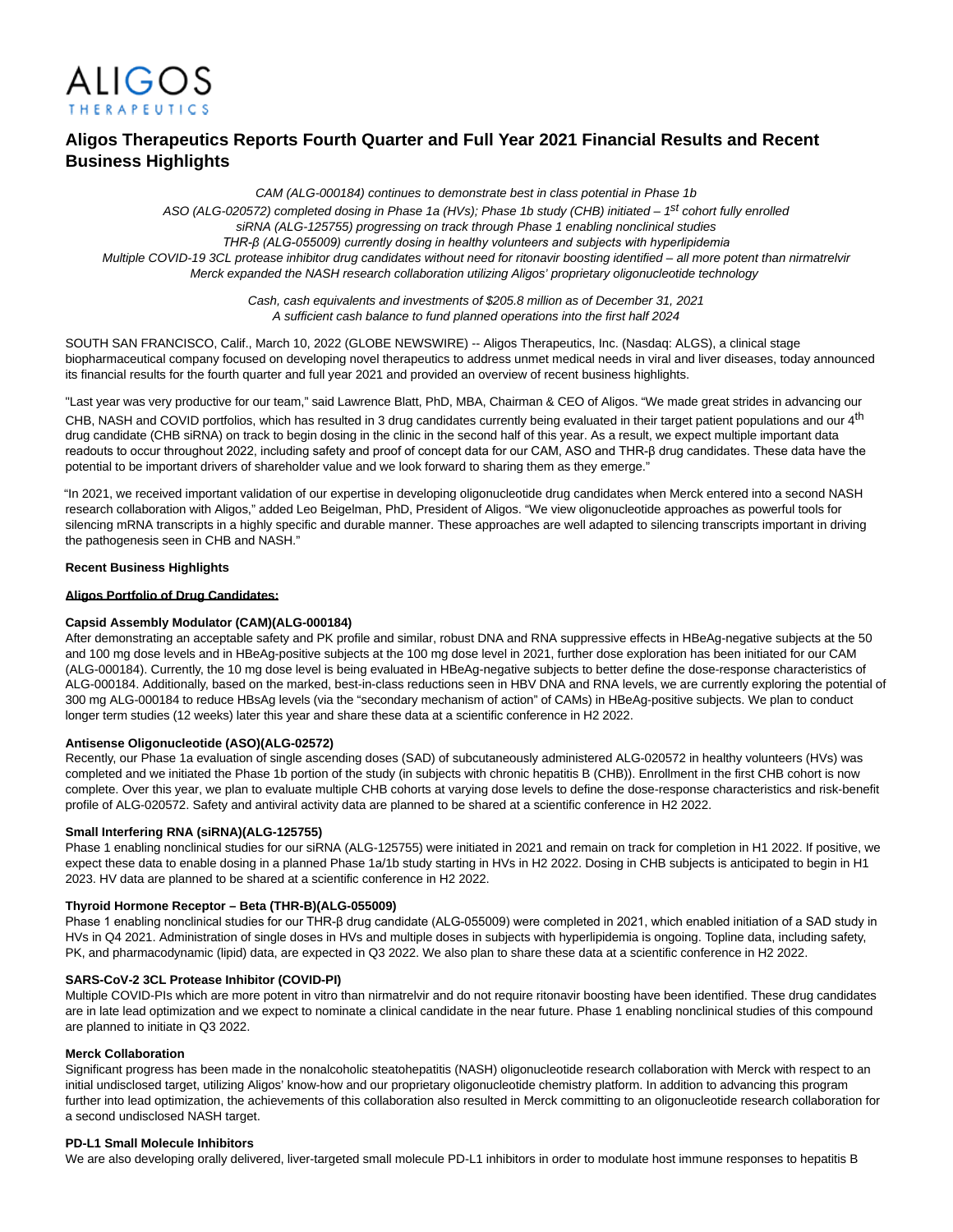virus (HBV). This approach has demonstrated favorable effects on HBsAg lowering in patients with CHB. A lead compound, ALG-093453, has been shown to induce T cell activation in an in vitro Jurkat T cell-NFAT assay with similar activity to the PD-1 monoclonal antibody (mAb), nivolumab. In addition, ALG-093453 induces HBV-antigen specific IFN-γ secretion from T cells from patients infected with HBV to a similar extent to nivolumab and the PD-L1 mAb, durvalumab.

### **Corporate:**

### **NASH Related License & Collaboration Agreement**

Aligos Expands Collaboration with Merck to Develop Oligonucleotide Therapies for NASH (Q1'22)

Under the original agreement, Merck and Aligos committed to applying Aligos' oligonucleotide platform technology to discover, research, optimize and develop oligonucleotides directed against a certain undisclosed NASH target. That agreement has now been expanded to include the granting of a license to Merck of an early-stage program with respect to a second undisclosed NASH target on which Aligos has previously been working independently and separately from Merck. In addition, under this expanded arrangement, Merck has the ability to add to the collaboration a third target of interest with respect to the cardiometabolic/fibrosis space.

### **Financial Results for the Fourth Quarter and Full Year 2021**

Cash, cash equivalents and investments totaled \$205.8 million on December 31, 2021, compared with \$243.5 million on December 31, 2020. With the discontinuation of the development of our STOPS™ drug candidate, ALG-010133, that was being explored to address CHB, together with the proceeds resulting from our partnering activities and other cost saving measures, we believe our December 31, 2021 cash balance provides sufficient cash to fund planned operations into the first half of 2024.

Net losses for the three months ended December 31, 2021 were \$37.7 million or basic and diluted net loss per common share of \$(0.89) compared to \$34.4 million or basic and diluted net loss per common share of \$(1.09) for the three months ended December 31, 2020. For the year ended December 31, 2021, Net losses were \$128.3 million or basic and diluted net loss per common share of \$(3.22) compared to \$108.5 million or basic and diluted net loss per common share of \$(10.87) for the year ended December 31, 2020.

Research and development (R&D) expenses for the three months ended December 31, 2021 were \$28.6 million, compared with \$28.1 million for the same period of 2020. The increase in R&D expenses for this comparative period is primarily related to increases in salaries and employee-related expenses. Total R&D stock-based compensation expense incurred for the three months ended December 31, 2021, was \$1.9 million compared with \$0.7 million for the same period for 2020. R&D expenses for the year ended December 31, 2021 were \$104.2 million, compared with \$79.9 million for the same period of 2020. The increase in R&D expenses for this comparative period is primarily attributable to increased expenses related to the Company's continued development and manufacturing of ALG-000184, ALG-020572 clinical trial activities and remaining clinical and manufacturing expenses related to the discontinuation of ALG-010133 clinical program, as well as increases in salaries and employee-related expenses and preclinical programs. Total R&D stock-based compensation expense incurred in the year ended December 31, 2021, was \$7.6 million, compared with \$1.0 million for the same period of 2020.

General and administrative expenses for the three months ended December 31, 2021 were \$9.7 million, compared to \$6.2 million for the same periods of 2020 and for the year ended December 31, 2021 were \$28.5 million, compared to \$17.9 million for the same period of 2020. The increase in G&A expenses for both comparable periods is primarily attributable to higher employee-related costs associated with the growth of the Company's operations and additional professional, legal and consulting services related to being a public company. Total G&A stock-based compensation expense incurred for the three months ended December 31, 2021 was \$1.7 million compared with \$0.6 million for the same period for 2020 and for the year ended December 31, 2021 was \$5.9 million, compared with \$1.9 million for the same period of 2020.

### **About Aligos**

Aligos Therapeutics, Inc. is a clinical stage biopharmaceutical company that was founded in 2018 with the mission to become a world leader in the treatment of viral infections and liver diseases. Aligos is focused on the discovery and development of targeted antiviral therapies for chronic hepatitis B (CHB) and coronaviruses as well as leveraging its expertise in liver diseases to create targeted therapeutics for nonalcoholic steatohepatitis (NASH). Aligos' strategy is to harness the deep expertise and decades of drug development experience its team has in liver disease, particularly viral hepatitis, to rapidly advance its pipeline of potentially best-in-class molecules.

### **Forward-Looking Statement**

This press release contains forward-looking statements within the meaning of the U.S. Private Securities Litigation Reform Act of 1995. Any statements in this press release that are not historical facts may be considered "forward-looking statements," including without limitation statements regarding Aligos' 4th drug candidate (CHB siRNA) on track to begin dosing in the clinic in the second half of 2022; the expectation that multiple important data readouts will occur throughout 2022, including safety and proof of concept data for Aligos' CAM, ASO and THR-β drug candidates and the potential for these data to be important drivers of shareholder value; with respect to CAM (ALG-000184), Aligos' plan to conduct longer term studies (12 weeks) later in 2022 and share these data at a scientific conference in H2 2022; with respect to ASO (ALG-02572), Aligos' plan to evaluate multiple CHB cohorts at varying dose levels to define the dose-response characteristics and risk-benefit profile and to share safety and antiviral activity data at a scientific conference in H2 2022; with respect to siRNA (ALG-125755), Aligos being on track for completion of the Phase 1 enabling nonclinical studies in H1 2022, dosing in a planned Phase 1a/1b study to start in HVs in H2 2022, dosing in CHB subjects to begin in H1 2023 and HV data to be shared at a scientific conference in H2 2022; with respect to THR-B (ALG-055009), topline data, including safety, PK, and pharmacodynamic (lipid) data, being available in Q3 2022 and the plan to share these data at a scientific conference in H2 2022; and with respect to the company's COVID-PI program, the expectation to nominate a clinical candidate in the near future and Phase 1 enabling nonclinical studies of this compound being planned to initiate in Q3 2022. Forward-looking statements are typically, but not always, identified by the use of words such as "may," "will," "would," "believe," "intend," "plan," "anticipate," "estimate," "expect," and other similar terminology indicating future results. Such forwardlooking statements are subject to substantial risks and uncertainties that could cause our development programs, future results, performance or achievements to differ materially from those anticipated in the forward-looking statements. Such risks and uncertainties include without limitation risks and uncertainties inherent in the drug development process, including Aligos's clinical-stage of development, the process of designing and conducting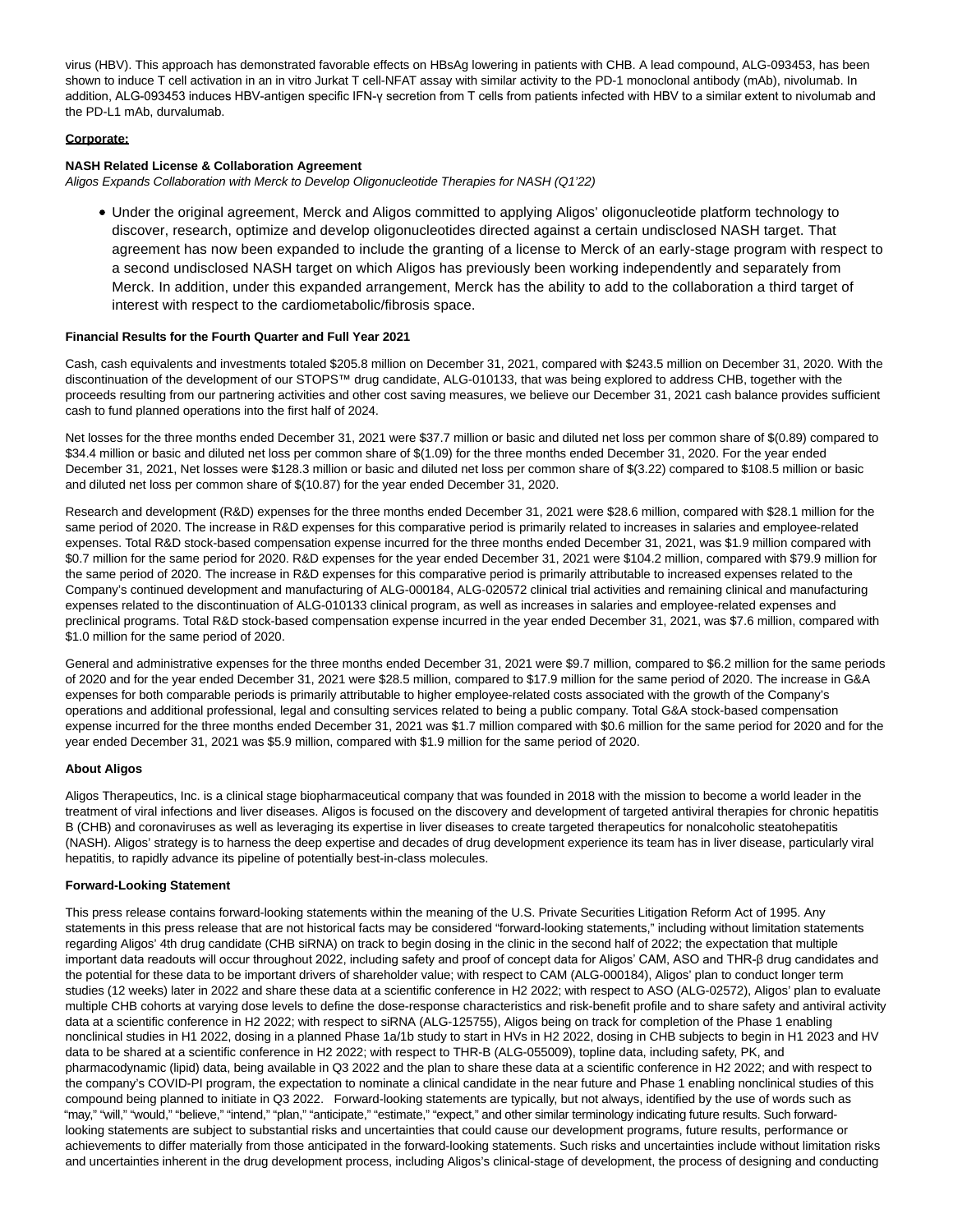clinical trials, the regulatory approval processes, the timing of regulatory filings, the challenges associated with manufacturing drug products, Aligos's ability to successfully establish, protect and defend its intellectual property, other matters that could affect the sufficiency of Aligos's capital resources to fund operations, reliance on third parties for manufacturing and development efforts, changes in the competitive landscape and the effects on our business of the worldwide COVID-19 pandemic and the developing conflict between Russia and Ukraine. For a further description of the risks and uncertainties that could cause actual results to differ from those anticipated in these forward-looking statements, as well as risks relating to the business of Aligos in general, see Aligos's Annual Report on Form 10-K filed with the Securities and Exchange Commission on March 10, 2022 and its future periodic reports to be filed or submitted with the Securities and Exchange Commission. Except as required by law, Aligos undertakes no obligation to update any forward-looking statements to reflect new information, events or circumstances, or to reflect the occurrence of unanticipated events.

#### **Aligos Therapeutics, Inc Condensed Consolidated Statements of Operations (In thousands, except share and per share amounts)**

|                                                               | <b>Three Months Ended</b> |                              |      |                          | <b>Year Ended</b> |            |      |            |
|---------------------------------------------------------------|---------------------------|------------------------------|------|--------------------------|-------------------|------------|------|------------|
|                                                               |                           | December 31,<br>December 31, |      |                          |                   |            |      |            |
|                                                               |                           | 2021                         |      | 2020                     | 2021              |            | 2020 |            |
|                                                               |                           | (Unaudited)                  |      | (Unaudited)              |                   |            |      |            |
| Revenue from collaborations                                   | \$                        | 367                          | \$   | $\overline{\phantom{0}}$ | $\sqrt{2}$        | 4,359      | \$   |            |
| Operating expenses:                                           |                           |                              |      |                          |                   |            |      |            |
| Research and development                                      |                           | 28,598                       |      | 28,081                   |                   | 104,153    |      | 79,890     |
| General and administrative                                    |                           | 9,717                        |      | 6,205                    |                   | 28,527     |      | 17,944     |
| Total operating expenses                                      |                           | 38,315                       |      | 34,286                   |                   | 132,680    |      | 97,834     |
| Loss from operations                                          |                           | (37, 948)                    |      | (34, 286)                |                   | (128, 321) |      | (97, 834)  |
| Interest and other income (expense), net                      |                           | 176                          |      | 85                       |                   | 132        |      | (10, 548)  |
| Loss before income tax benefit (expense)                      |                           | (37, 772)                    |      | (34,201)                 |                   | (128, 189) |      | (108, 382) |
| Income tax benefit (expense)                                  |                           | 58                           |      | (219)                    |                   | (143)      |      | (161)      |
| Net loss                                                      |                           | (37, 714)                    | - \$ | (34, 420)                | \$                | (128, 332) | S    | (108, 543) |
| Basic and diluted net loss per common share                   |                           | (0.89)                       | S    | (1.09)                   | \$                | (3.22)     | \$   | (10.87)    |
| Weighted-average number of shares used in computing basic and |                           |                              |      |                          |                   |            |      |            |
| Diluted net loss per common share                             |                           | 42,341,972                   |      | 31,465,208               |                   | 39,855,403 |      | 9,988,191  |

### **Aligos Therapeutics, Inc**

### **Condensed Consolidated Balance Sheets (in thousands)**

|                                             | December 31,<br>2021 |    | December 31,<br>2020 |  |
|---------------------------------------------|----------------------|----|----------------------|--|
| <b>Assets</b>                               |                      |    |                      |  |
| Current assets:                             |                      |    |                      |  |
| Cash and cash equivalents                   | \$<br>186,816 \$     |    | 220,383              |  |
| Short-term investments                      | 3,918                |    | 23,130               |  |
| Other current assets                        | 13,690               |    | 6,504                |  |
| Total current assets                        | 204,424              |    | 250,017              |  |
| Long-term investments                       | 15,110               |    |                      |  |
| Other assets                                | 15,835               |    | 15,285               |  |
| <b>Total assets</b>                         | 235,369              | S. | 265,302              |  |
| <b>Liabilities and Stockholders' Equity</b> |                      |    |                      |  |
| <b>Current liabilities</b>                  | \$<br>38,957 \$      |    | 30,274               |  |
| Other liabilities, noncurrent               | 11,681               |    | 14,989               |  |
| <b>Total liabilities</b>                    | 50,638               |    | 45,263               |  |
| Total stockholders' equity                  | 184,731              |    | 220,039              |  |
| Total liabilities and stockholders' equity  | 235,369              | \$ | 265,302              |  |
|                                             |                      |    |                      |  |